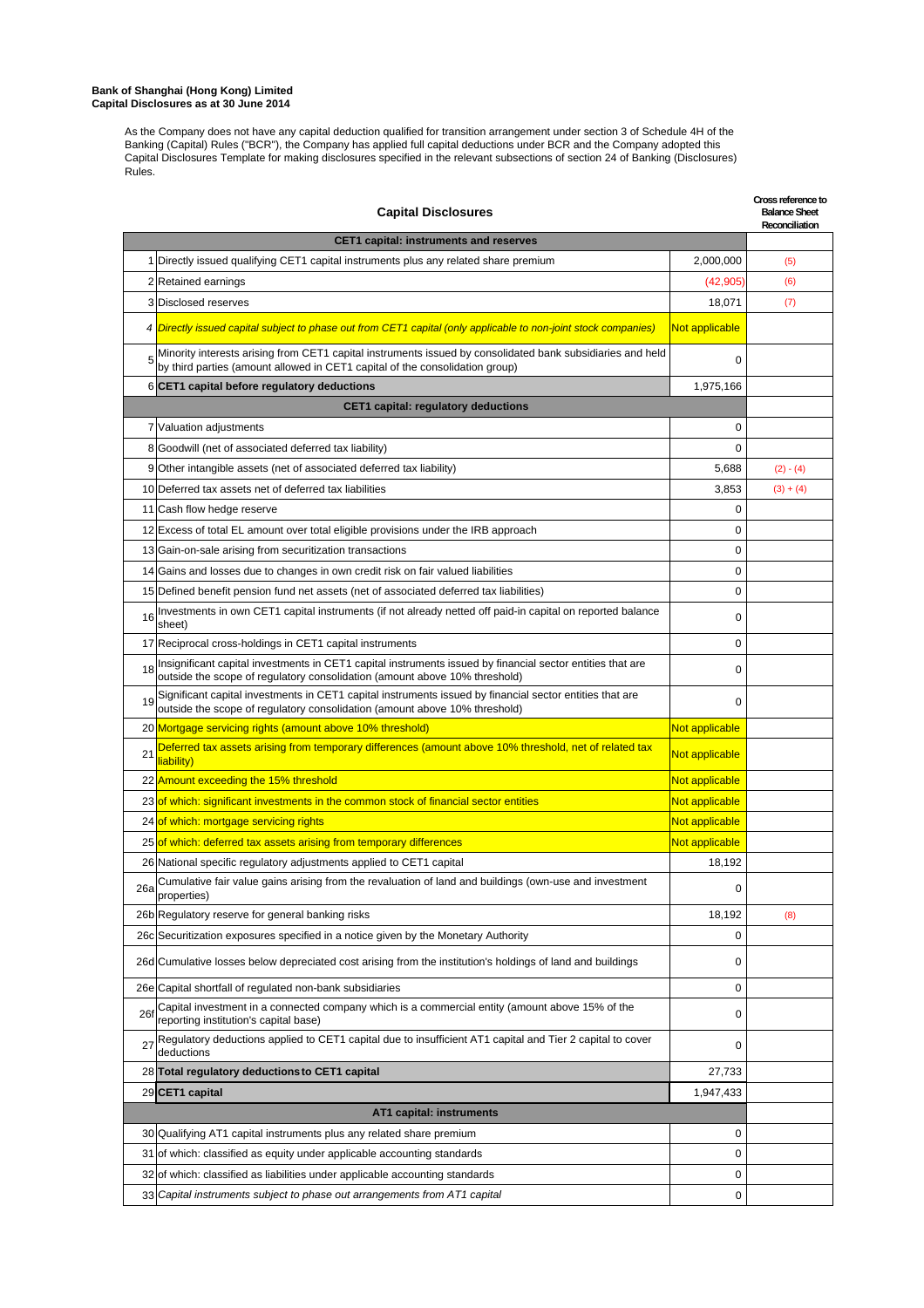| 34                                                  | AT1 capital instruments issued by consolidated bank subsidiaries and held by third parties (amount allowed<br>in AT1 capital of the consolidation group)                                                                 | 0              |             |
|-----------------------------------------------------|--------------------------------------------------------------------------------------------------------------------------------------------------------------------------------------------------------------------------|----------------|-------------|
|                                                     | 35 of which: AT1 capital instruments issued by subsidiaries subject to phase out arrangements                                                                                                                            | 0              |             |
|                                                     | 36 AT1 capital before regulatory deductions                                                                                                                                                                              | 0              |             |
|                                                     | AT1 capital: regulatory deductions                                                                                                                                                                                       |                |             |
|                                                     | 37 Investments in own AT1 capital instruments                                                                                                                                                                            | 0              |             |
|                                                     | 38 Reciprocal cross-holdings in AT1 capital instruments                                                                                                                                                                  | 0              |             |
| 39                                                  | Insignificant capital investments in AT1 capital instruments issued by financial sector entities that are<br>outside the scope of regulatory consolidation (amount above 10% threshold)                                  | 0              |             |
| 40                                                  | Significant capital investments in AT1 capital instruments issued by financial sector entities that are outside<br>the scope of regulatory consolidation                                                                 | 0              |             |
| 41                                                  | National specific regulatory adjustments applied to AT1 capital                                                                                                                                                          | 0              |             |
|                                                     | 42 Regulatory deductions applied to AT1 capital due to insufficient Tier 2 capital to cover deductions                                                                                                                   | 0              |             |
|                                                     | 43 Total regulatory deductions to AT1 capital                                                                                                                                                                            | 0              |             |
|                                                     | 44 AT1 capital                                                                                                                                                                                                           | 0              |             |
|                                                     | 45 Tier 1 capital (Tier 1 = CET1 + AT1)                                                                                                                                                                                  | 1,947,433      |             |
|                                                     | Tier 2 capital: instruments and provisions                                                                                                                                                                               |                |             |
|                                                     | 46 Qualifying Tier 2 capital instruments plus any related share premium                                                                                                                                                  | 0              |             |
| 47                                                  | Capital instruments subject to phase out arrangements from Tier 2 capital                                                                                                                                                | 0              |             |
| 48                                                  | Tier 2 capital instruments issued by consolidated bank subsidiaries and held by third parties (amount<br>allowed in Tier 2 capital of the consolidation group)                                                           | 0              |             |
|                                                     | 49 of which: capital instruments issued by subsidiaries subject to phase out arrangements                                                                                                                                | 0              |             |
| 50                                                  | Collective impairment allowances and regulatory reserve for general banking risks eligible for inclusion in<br>Tier 2 capital                                                                                            | 24,277         | $(1) + (8)$ |
|                                                     | 51 Tier 2 capital before regulatory deductions                                                                                                                                                                           | 24,277         |             |
|                                                     | Tier 2 capital: regulatory deductions                                                                                                                                                                                    |                |             |
|                                                     | 52 Investments in own Tier 2 capital instruments                                                                                                                                                                         | 0              |             |
|                                                     | 53 Reciprocal cross-holdings in Tier 2 capital instruments                                                                                                                                                               | 0              |             |
| 54                                                  | Insignificant capital investments in Tier 2 capital instruments issued by financial sector entities that are<br>outside the scope of regulatory consolidation (amount above 10% threshold)                               | 0              |             |
| 55                                                  | Significant capital investments in Tier 2 capital instruments issued by financial sector entities that are<br>outside the scope of regulatory consolidation                                                              | 0              |             |
|                                                     | 56 National specific regulatory adjustments applied to Tier 2 capital                                                                                                                                                    | 0              |             |
| 56a                                                 | Add back of cumulative fair value gains arising from the revaluation of land and buildings (own-use and<br>investment properties) eligible for inclusion in Tier 2 capital                                               | 0              |             |
|                                                     | 57 Total regulatory deductions to Tier 2 capital                                                                                                                                                                         | 0              |             |
|                                                     | 58 Tier 2 capital                                                                                                                                                                                                        | 24,277         |             |
|                                                     | 59 Total capital (Total capital = Tier 1 + Tier 2)                                                                                                                                                                       | 1,971,710      |             |
|                                                     | 60 Total risk weighted assets                                                                                                                                                                                            | 4,040,520      |             |
|                                                     | Capital ratios (as a percentage of risk weighted assets)                                                                                                                                                                 |                |             |
|                                                     | 61 CET1 capital ratio                                                                                                                                                                                                    | 48.20%         |             |
|                                                     | 62 Tier 1 capital ratio                                                                                                                                                                                                  | 48.20%         |             |
|                                                     | 63 Total capital ratio                                                                                                                                                                                                   | 48.80%         |             |
|                                                     | Institution specific buffer requirement (minimum CET1 capital requirement as specified in s.3B of the BCR<br>plus capital conservation buffer plus countercyclical buffer requirements plus G-SIB or D-SIB requirements) | 4.00%          |             |
|                                                     | 65 of which: capital conservation buffer requirement                                                                                                                                                                     | 0.00%          |             |
|                                                     | 66 of which: bank specific countercyclical buffer requirement                                                                                                                                                            | 0.00%          |             |
|                                                     | 67 of which: G-SIB or D-SIB buffer requirement                                                                                                                                                                           | 0.00%          |             |
| 68                                                  | CET1 capital surplus over the minimum CET1 requirement and any CET1 capital used to meet the Tier 1<br>and Total capital requirement under s.3B of the BCR                                                               | 41.30%         |             |
| National minima (if different from Basel 3 minimum) |                                                                                                                                                                                                                          |                |             |
|                                                     | 69 National CET1 minimum ratio                                                                                                                                                                                           | Not applicable |             |
|                                                     | 70 National Tier 1 minimum ratio                                                                                                                                                                                         | Not applicable |             |
|                                                     | 71 National Total capital minimum ratio                                                                                                                                                                                  | Not applicable |             |
|                                                     | Amounts below the thresholds for deduction (before risk weighting)                                                                                                                                                       |                |             |
|                                                     | Insignificant capital investments in CET1 capital instruments, AT1 capital instruments and Tier 2 capital<br>instruments issued by financial sector entities that are outside the scope of regulatory consolidation      | 0              |             |
| 73                                                  | Significant capital investments in CET1 capital instruments issued by financial sector entities that are<br>outside the scope of regulatory consolidation                                                                | 10,056         |             |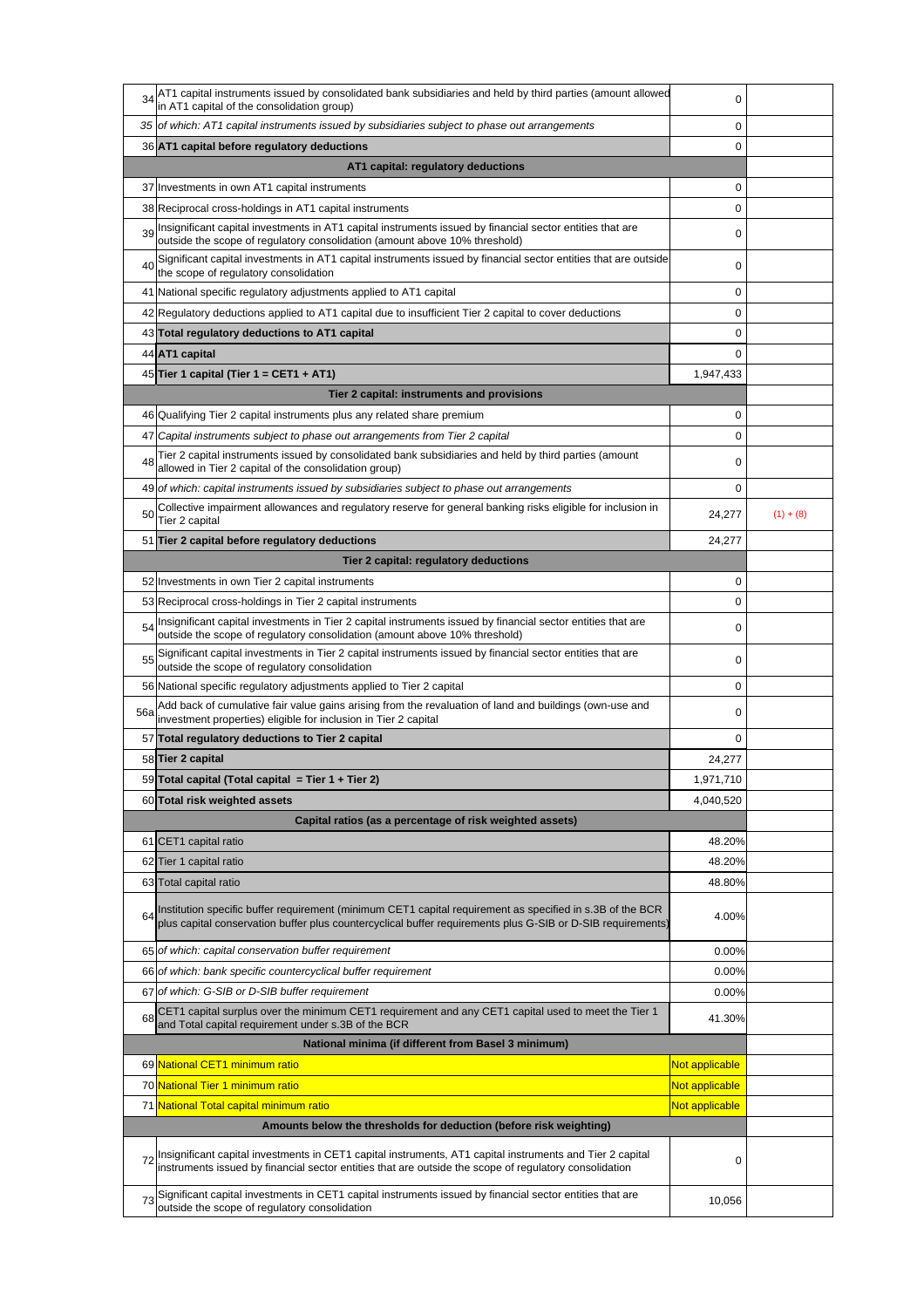|                                                                                                              | 74 Mortgage servicing rights (net of related tax liability)                                                                                                                    | Not applicable |  |
|--------------------------------------------------------------------------------------------------------------|--------------------------------------------------------------------------------------------------------------------------------------------------------------------------------|----------------|--|
|                                                                                                              | 75 Deferred tax assets arising from temporary differences (net of related tax liability)                                                                                       | Not applicable |  |
|                                                                                                              | Applicable caps on the inclusion of provisions in Tier 2 capital                                                                                                               |                |  |
|                                                                                                              | 76 Provisions eligible for inclusion in Tier 2 in respect of exposures subject to the basic approach and the standardized (credit risk) approach (prior to application of cap) | 24,277         |  |
| 77                                                                                                           | Cap on inclusion of provisions in Tier 2 under the basic approach and the standardized (credit risk)<br>approach                                                               | 49,595         |  |
| 78                                                                                                           | Provisions eligible for inclusion in Tier 2 in respect of exposures subject to the IRB approach (prior to<br>application of cap)                                               | 0              |  |
|                                                                                                              | 79 Cap for inclusion of provisions in Tier 2 under the IRB approach                                                                                                            | 0              |  |
| Capital instruments subject to phase-out arrangements<br>(only applicable between 1 Jan 2018 and 1 Jan 2022) |                                                                                                                                                                                |                |  |
|                                                                                                              | 80 Current cap on CET1 capital instruments subject to phase out arrangements                                                                                                   | Not applicable |  |
|                                                                                                              | 81 Amount excluded from CET1 due to cap (excess over cap after redemptions and maturities)                                                                                     | Not applicable |  |
|                                                                                                              | 82 Current cap on AT1 capital instruments subject to phase out arrangements                                                                                                    | 0              |  |
|                                                                                                              | 83 Amount excluded from AT1 capital due to cap (excess over cap after redemptions and maturities)                                                                              | 0              |  |
|                                                                                                              | 84 Current cap on Tier 2 capital instruments subject to phase out arrangements                                                                                                 | 0              |  |
|                                                                                                              | 85 Amount excluded from Tier 2 capital due to cap (excess over cap after redemptions and maturities)                                                                           | 0              |  |

# **Notes to the template:**

Elements where a more conservative definition has been applied in the BCR relative to that set out in Basel III capital standards:

| Row<br>No. | <b>Description</b>                                                                                                                                                                                                                                                                                                                                                                                                                                                                                                                                                                                                                                                                                                                                                                                                                                                                                                                                                                                                                                                                                                                                                                                                                                                                                                                         | <b>Hong Kong</b><br>basis | <b>Basel III</b><br>basis |  |
|------------|--------------------------------------------------------------------------------------------------------------------------------------------------------------------------------------------------------------------------------------------------------------------------------------------------------------------------------------------------------------------------------------------------------------------------------------------------------------------------------------------------------------------------------------------------------------------------------------------------------------------------------------------------------------------------------------------------------------------------------------------------------------------------------------------------------------------------------------------------------------------------------------------------------------------------------------------------------------------------------------------------------------------------------------------------------------------------------------------------------------------------------------------------------------------------------------------------------------------------------------------------------------------------------------------------------------------------------------------|---------------------------|---------------------------|--|
|            | Other intangible assets (net of associated deferred tax liability)                                                                                                                                                                                                                                                                                                                                                                                                                                                                                                                                                                                                                                                                                                                                                                                                                                                                                                                                                                                                                                                                                                                                                                                                                                                                         | 5,688                     | 5,688                     |  |
| 9          | Explanation<br>As set out in paragraph 87 of the Basel III text issued by the Basel Committee (December 2010), mortgage servicing rights (MSRs) may be<br>given limited recognition in CET1 capital (and hence be excluded from deduction from CET1 capital up to the specified threshold). In Hong<br>Kong, an AI is required to follow the accounting treatment of including MSRs as part of intangible assets reported in the AI's financial<br>statements and to deduct MSRs in full from CET1 capital. Therefore, the amount to be deducted as reported in row 9 may be greater than<br>that required under Basel III. The amount reported under the column "Basel III basis" in this box represents the amount reported in row 9 (i.e.<br>the amount reported under the "Hong Kong basis") adjusted by reducing the amount of MSRs to be deducted to the extent not in excess of<br>the 10% threshold set for MSRs and the aggregate 15% threshold set for MSRs, DTAs arising from temporary differences and significant<br>investments in CET1 capital instruments issued by financial sector entities (excluding those that are loans, facilities or other credit exposures<br>to connected companies) under Basel III.                                                                                                            |                           |                           |  |
|            | Deferred tax assets net of deferred tax liabilities                                                                                                                                                                                                                                                                                                                                                                                                                                                                                                                                                                                                                                                                                                                                                                                                                                                                                                                                                                                                                                                                                                                                                                                                                                                                                        | 3,853                     | 3,785                     |  |
|            | <b>Explanation</b><br>As set out in paragraphs 69 and 87 of the Basel III text issued by the Basel Committee (December 2010), DTAs that rely on future profitability<br>of the bank to be realized are to be deducted, whereas DTAs which relate to temporary differences may be given limited recognition in CET1<br>capital (and hence be excluded from deduction from CET1 capital up to the specified threshold). In Hong Kong, an AI is required to deduct al<br>DTAs in full, irrespective of their origin, from CET1 capital. Therefore, the amount to be deducted as reported in row 10 may be greater than<br>10 that required under Basel III.<br>The amount reported under the column "Basel III basis" in this box represents the amount reported in row 10 (i.e. the amount reported under<br>the "Hong Kong basis") adjusted by reducing the amount of DTAs to be deducted which relate to temporary differences to the extent not in<br>excess of the 10% threshold set for DTAs arising from temporary differences and the aggregate 15% threshold set for MSRs, DTAs arising<br>from temporary differences and significant investments in CET1 capital instruments issued by financial sector entities (excluding those that<br>are loans, facilities and other credit exposures to connected companies) under Basel III. |                           |                           |  |
|            | Insignificant capital investments in CET1 capital instruments issued by financial sector entities that<br>are outside the scope of regulatory consolidation (amount above 10% threshold)                                                                                                                                                                                                                                                                                                                                                                                                                                                                                                                                                                                                                                                                                                                                                                                                                                                                                                                                                                                                                                                                                                                                                   | $\mathbf 0$               | $\mathbf 0$               |  |
|            | Explanation<br>For the purpose of determining the total amount of insignificant capital investments in CET1 capital instruments issued by financial sector<br>entities, an AI is required to aggregate any amount of loans, facilities or other credit exposures provided by it to any of its connected<br>companies, where the connected company is a financial sector entity, as if such loans, facilities or other credit exposures were direct<br>18 holdings, indirect holdings or synthetic holdings of the AI in the capital instruments of the financial sector entity, except where the AI<br>demonstrates to the satisfaction of the Monetary Authority that any such loan was made, any such facility was granted, or any such other<br>credit exposure was incurred, in the ordinary course of the AI's business.<br>Therefore, the amount to be deducted as reported in row 18 may be greater than that required under Basel III. The amount reported under<br>the column "Basel III basis" in this box represents the amount reported in row 18 (i.e. the amount reported under the "Hong Kong basis")<br>adjusted by excluding the aggregate amount of loans, facilities or other credit exposures to the AI's connected companies which were subject<br>to deduction under the Hong Kong approach.                         |                           |                           |  |
|            | Significant capital investments in CET1 capital instruments issued by financial sector entities that<br>are outside the scope of regulatory consolidation (amount above 10% threshold)                                                                                                                                                                                                                                                                                                                                                                                                                                                                                                                                                                                                                                                                                                                                                                                                                                                                                                                                                                                                                                                                                                                                                     | 0                         | 0                         |  |